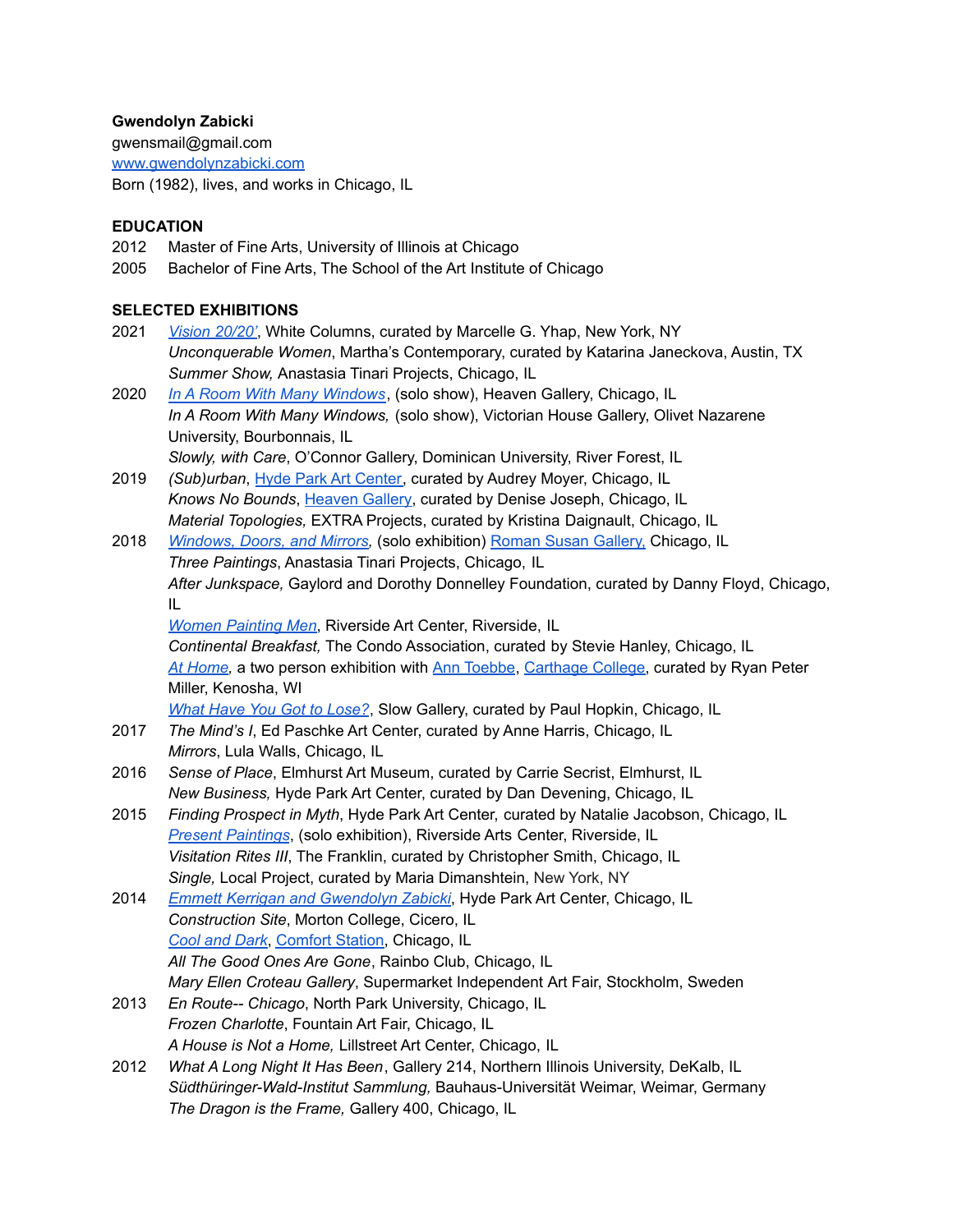*Look At Me*, Gallery 400, University of Illinois at Chicago, Chicago, IL

- 2011 *The Exceptional Ordinary,* Robert Bills Contemporary, Chicago, IL *MFA Visual Arts Juried Exhibition*, Union League Civic & Arts Foundation, Chicago, IL
- 2010 *The Hagia Sophia*, (solo exhibition) Spoke Gallery, Chicago, IL

#### **CURATORIAL PROJECTS**

- 2020 *Fête [Galante](https://www.blurb.com/books/10277678-fete-galante)*-- featuring work by Elise Ansel, Karen Azarnia, Aglaé Bassens, Katarina Janeckova, Aubrey Levinthal, Tess Michalik, Melissa Murray, Kelly Neibert, Sophie Treppendahl, Greta Waller, Laura Wetter, [Heaven](https://www.heavengallery.com/work/fete-galante) Gallery, Chicago, IL
- 2018 (*[Untitled\)](http://www.illinoisstatemuseum.org/content/untitled-house) House*-- Diane and Browne Goodwin's forty year journey of collecting emerging artists, Illinois State Museum, Lockport, IL

*On [Anxiety-](https://www.dropbox.com/sh/8c0pk3emgnar2su/AABeFIphpzWvzYZZNM59vaqSa?dl=0)-* featuring work by Matt Bollinger, Alexander Bradley Cohen, Jenn Dierdorf, Ethan Gill, Justin John Greene, Mika Horibuchi, Hai-Hsin Huang, Ben Murray, Veronika Pausova, Celeste Rapone, and Brandi Twilley, Cleve Carney [Museum](https://www.theccma.org/on-anxiety) of Art, College of Dupage, Glen Ellyn, IL

*Women [Painting](https://www.dropbox.com/sh/xpsbq1gjtsiuzo9/AADcceig22Q2PuMm-mpcck_ua?dl=0) Men*, featuring work by Karen Azarnia, Mel Cook, Katie Halton, Celeste Rapone, Jessica Stanfill, and Gwendolyn Zabicki, [Riverside](https://www.riversideartscenter.com/freearksculpturegarden/2020/6/22/women-painting-men) Art Center, Riverside, IL

*[Nothing](https://www.dropbox.com/sh/jwbixkh99w7trnm/AAClVMYblH2HfzDU4DDJiKgsa?dl=0) Is Ours But Time--* featuring work by Karen Azarnia, Mel Cook, Jenn Dierdorf, Christine Han, Matthew Metzger, Melody Saraniti, Daniel Schmid, Selina Trepp, and Erin Washington, [Ukrainian](https://uima-chicago.org/new-blog/2018/4/6/nothing-is-ours-but-time) Institute of Modern Art, Chicago, IL

- 2017 *Not [Knowing](https://www.flickr.com/photos/nvaughn/sets/72157685492414691)*-- featuring work by Claire Ashley, Karen Azarnia, Clarissa Bonet, Robin Dluzen, Dan Devening, Andreas Fischer, Celeste Rapone, Melody Saraniti, Ann Toebbe, and Noah Vaughn, [Heaven](https://www.heavengallery.com/work/not-knowing) Gallery, Chicago, IL
- 2016 *Pentimenti--* featuring work by Lisa Brunke, Astrid Fuller, Diane Jurado, Susan Redeker, Carolyn Pereira, and Tammy Utset, Hyde Park Art Center, Chicago, IL November 2016
- 2013 SLAC [Spaces](http://www.frogmangallery.org/slac-spaces.html)-- featuring work from 38 artists, [Milwaukee](https://www.flickr.com/photos/nvaughn/sets/72157634403627149/with/9178013203/) Avenue Arts Festival, Chicago, IL

#### **TEACHING EXPERIENCE**

2015 to 2020

Teaching Artist, Introduction to Oil Painting, Hyde Park Art [Center,](http://www.hydeparkart.org/education/faculty/) Chicago, IL Teaching Artist, Introduction to Drawing, Hyde Park Art Center, Chicago, IL Teaching Artist, Intermediate Painting and Drawing, Hyde Park Art Center, Chicago, IL Teaching Artist, Advanced Painting, Hyde Park Art Center, Chicago, IL

2016 Drawing Instructor, Skidmore, Owings, and Merrill, Chicago, IL

#### 2012- 2014

Teaching Artist, Abstract Painting Studio, Lillstreet Art Center, Chicago, IL Teaching Artist, Contemporary Painting Studio, Lillstreet Art Center, Chicago, IL Teaching Artist, En Plein Air Painting, Lillstreet Art Center, Chicago, IL Teaching Artist, Intuitive Painting Studio, Lillstreet Art Center, Chicago, IL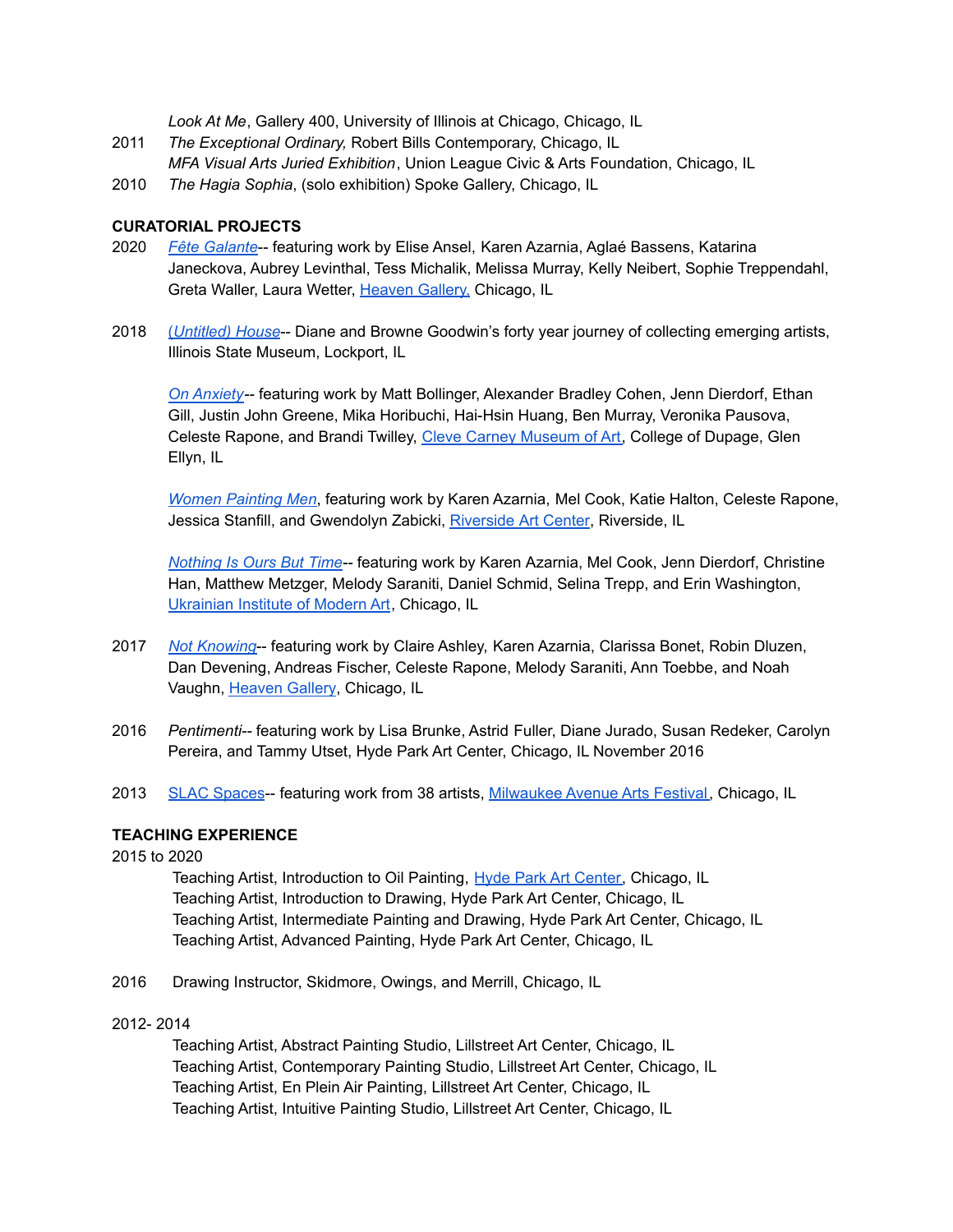Teaching Artist, Drawing into Painting, Lillstreet Art Center, Chicago, IL Teaching Artist, Beginning Painting, Lillstreet Art Center, Chicago, IL Teaching Artist, Experimental Drawing, Lillstreet Art Center, Chicago, IL Graduate Instructor, Drawing I, University of Illinois at Chicago, Chicago, IL

- 2011 Graduate Instructor, Drawing I, University of Illinois at Chicago, Chicago, IL
- 2010 Teaching Assistant to Pamela Fraser, Painting I, University of Illinois at Chicago, Chicago, IL

## **PROFESSIONAL ACTIVITIES**

- 2021 Artist Lecture, Painting I, Concordia College, River Forest, IL
- 2019 Artist Lecture, Painting I, University of Illinois at Chicago, Chicago, IL
- 2018 Artist Lecture, Painting I, The School of the Art Institute of Chicago, Chicago, IL Artist Lecture, Painting I, University of Illinois at Chicago, Chicago, IL Artist Lecture, H.F. Johnson Gallery, Carthage College, Kenosha, WI Juror, Community College Student Juried Art Exhibition, Northeastern Illinois University, Chicago, IL
- 2016 Artist Lecture, North Park University, Chicago, IL
- 2015 Draftsman, responsible for the drawing and execution of Sol LeWitt's *Wall [Drawing](https://fairwhitefrogman.blogspot.com/2015/12/sol-lewitt-wall-drawing-63-at-art.html) Number 63*, an 18 foot graphite drawing on the wall of the Modern Wing of the Art Institute of Chicago
- 2012 Lecture Series Curator & Artist-In-Residence Program Coordinator, Lillstreet Art Center, Chicago, IL

## **AWARDS AND GRANTS**

- 2013 Artist Grant, Vermont Studio Center, Johnson, VT
- 2011 Honorable Mention, Union League Civic & Arts Foundation Juried Exhibition, Chicago, IL Board of Trustees Tuition Waiver, University of Illinois, Chicago, IL
- 2010 Board of Trustees Tuition Waiver, University of Illinois, Chicago, IL
- 2009 CAAP Grant, Chicago Department of Cultural Affairs, Chicago, IL
- 2008 CAAP Grant, Chicago Department of Cultural Affairs, Chicago, IL
- 2001 Merit Scholarship, School of the Art Institute of Chicago, Chicago, IL

## **RESIDENCIES**

- 2017 Artist in Residence, Hyde Park Art Center, Chicago, IL
- 2013 Vermont Studio Center Residency, Johnson, VT
- 2012 Painting and Drawing Artist in Residence, Lillstreet Art Center, Chicago, IL
- 2011 Ceiling Painter, Gwozdziec Synagogue Project, Warsaw, Poland *(see New York [Times](http://www.nytimes.com/2014/10/22/world/europe/warsaw-museum-of-the-history-of-polish-jews.html?_r=0)*, *[Financial](http://www.ft.com/cms/s/0/86f06bbc-5a48-11e4-8771-00144feab7de.html) [Times](http://www.ft.com/cms/s/0/86f06bbc-5a48-11e4-8771-00144feab7de.html))*

## **COLLECTIONS**

Robert J. Buford Collection The Catherine and Mamaou-Abou Sarr Collection

## **BIBLIOGRAPHY**

- 2022 New American Paintings, No. 161: Midwest Issue, Open Studios Press, Boston, MA, August
- 2020 Lori Waxman, "[60wrd/min](https://art.newcity.com/2020/12/11/60wrd-min-covid-edition-cynthia-ohern-dana-melamed-fete-galante/) COVID Edition: Fête Galante", New City, December S. Nicole Lane, "Fête Galante invites us to [Celebrate](https://www.chicagoreader.com/chicago/fete-galante-heaven-gallery/Content?oid=83316817) Lavishly" Chicago Reader, September